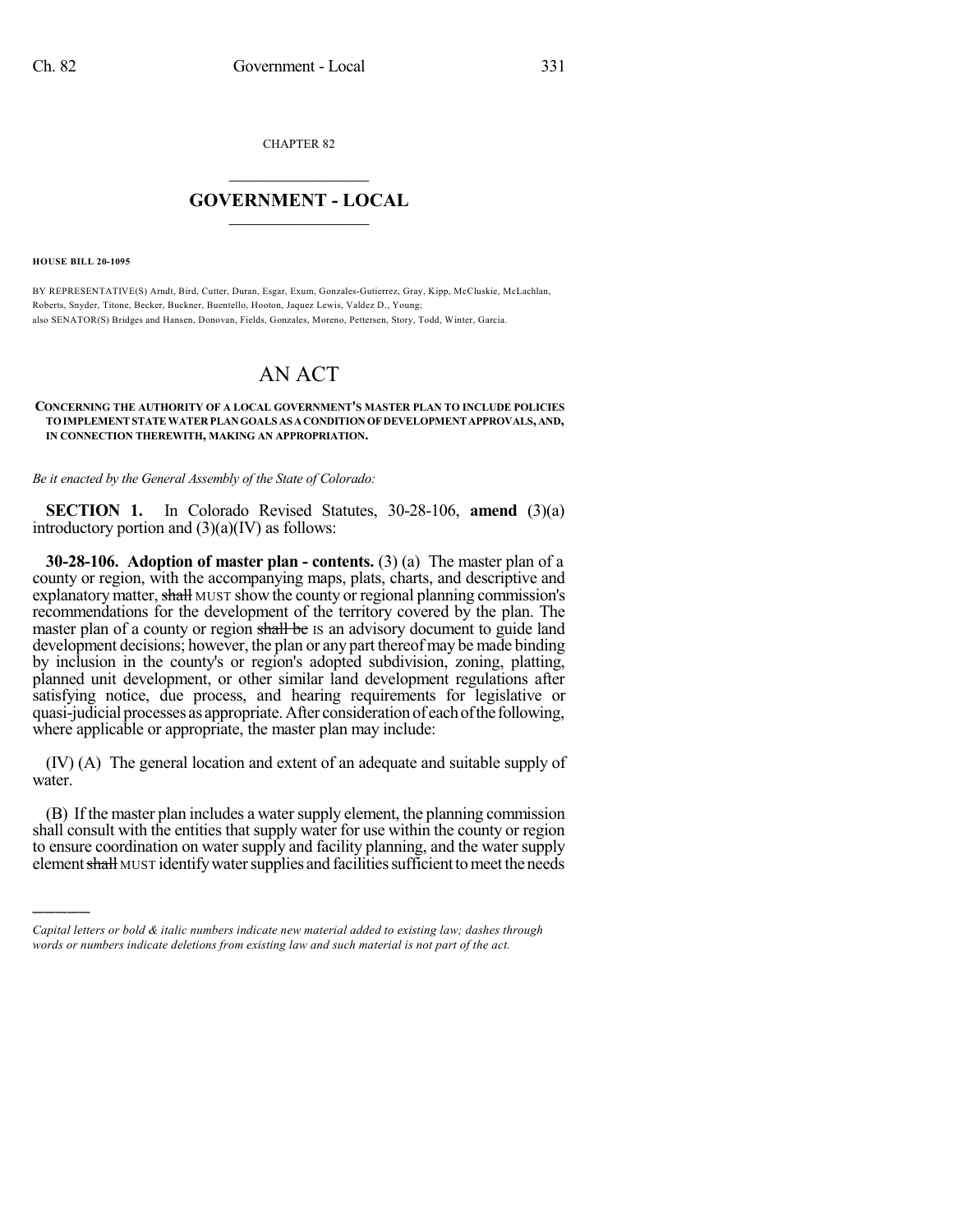of the public and private infrastructure reasonably anticipated or identified in the planning process.

(C) THE WATER SUPPLY ELEMENT MUST INCLUDE WATER CONSERVATION POLICIES, TO BE DETERMINED BY THE COUNTY, WHICH MAY INCLUDE GOALS SPECIFIED IN THE STATE WATER PLAN ADOPTED PURSUANT TO SECTION 37-60-106.3 AND MAY INCLUDE POLICIES TO IMPLEMENT WATER CONSERVATION AND OTHER STATE WATER PLAN GOALS AS A CONDITION OF DEVELOPMENT APPROVALS, INCLUDING SUBDIVISIONS, PLANNED UNIT DEVELOPMENTS, SPECIAL USE PERMITS, AND ZONING CHANGES. A COUNTY WITH A MASTER PLAN THAT INCLUDES A WATER SUPPLY ELEMENT SHALL ENSURE THAT ITS MASTER PLAN INCLUDES WATER CONSERVATION POLICIES AT THE FIRST AMENDING OF THE MASTER PLAN THAT OCCURS AFTER THE EFFECTIVE DATE OF THIS SUBSECTION  $(3)(a)(IV)(C)$ , but in no CASE LATER THAN JULY 1, 2025.

(D) THE DEPARTMENT OF LOCAL AFFAIRS CREATED IN SECTION 24-1-125 MAY HIRE AND EMPLOY ONE FULL-TIME EMPLOYEE TO PROVIDE EDUCATIONAL RESOURCES AND ASSISTANCE TO COUNTIES THAT INCLUDE WATER CONSERVATION POLICIES IN THEIR MASTER PLANS AS DESCRIBED IN SUBSECTION  $(3)(a)(IV)(C)$  OF THIS SECTION.

(E) Nothing in this subparagraph  $(W)$  SUBSECTION  $(3)(a)(IV)$  shall be construed to supersede, abrogate, or otherwise impair the allocation of water pursuant to the state constitution or laws, the right to beneficially use water pursuant to decrees, contracts, or other water use agreements, or the operation, maintenance, repair, replacement, or use of any water facility.

**SECTION 2.** In Colorado Revised Statutes, 31-23-206, **amend** (1) introductory portion and  $(1)(d)$  as follows:

**31-23-206. Master plan.** (1) It isthe duty of the commission to make and adopt a master plan for the physical development of the municipality, including any areas outside its boundaries, subject to the approval of the governmental body having jurisdiction thereof, which THAT in the commission's judgment bear relation to the planning of such THE municipality. The master plan of a municipality shall be IS an advisory document to guide land development decisions; however, the plan or any part thereof may be made binding by inclusion in the municipality's adopted subdivision, zoning, platting, planned unit development, or other similar land development regulations after satisfying notice, due process, and hearing requirements for legislative or quasi-judicial processes as appropriate. When a commission decides to adopt a master plan, the commission shall conduct public hearings, after notice of such public hearings has been published in a newspaper of general circulation in the municipality in a mannersufficient to notify the public of the time, place, and nature of the public hearing, prior to final adoption of a master plan in orderto encourage public participation in and awareness ofthe development of such plan and shall accept and consider oral and written public comments throughout the process of developing the plan. Such THE plan, with the accompanying maps, plats, charts, and descriptive matter, shall MUST, after consideration of each of the following, where applicable or appropriate, show the commission's recommendations for the development of said THE municipality and outlying areas, including: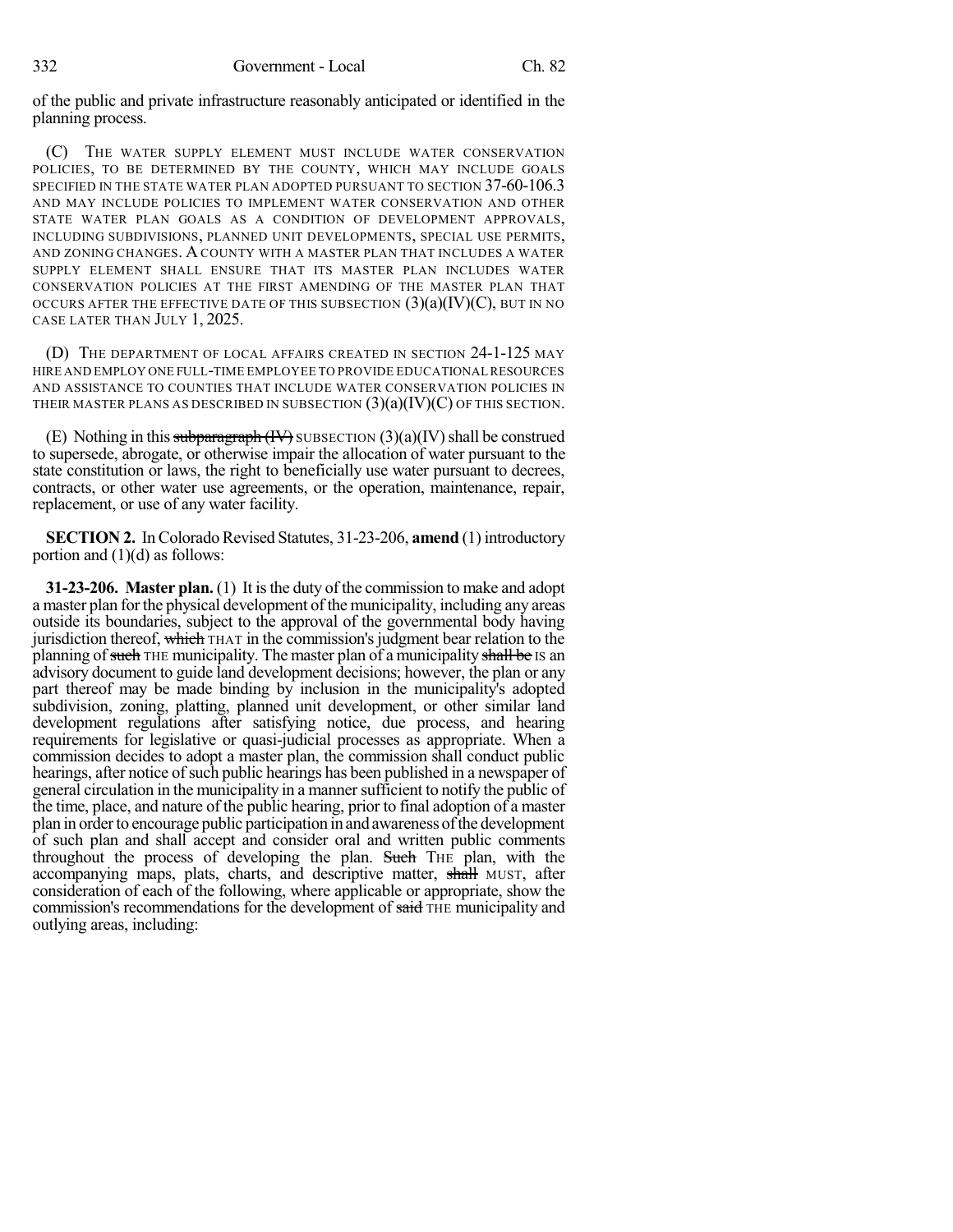(d) (I) The general location and extent of an adequate and suitable supply of water.

(II) If the master plan includes a watersupply element, the planning commission shall consult with the entities that supply water for use within the municipality to ensure coordination on water supply and facility planning, and the water supply element shall MUST identify water supplies and facilities sufficient to meet the needs of the public and private infrastructure reasonably anticipated or identified in the planning process.

(III) THE WATER SUPPLY ELEMENT MUST INCLUDE WATER CONSERVATION POLICIES, TO BE DETERMINED BY THE MUNICIPALITY, WHICH MAY INCLUDE GOALS SPECIFIED IN THE STATE WATER PLAN ADOPTED PURSUANT TO SECTION 37-60-106.3 AND MAY INCLUDE POLICIES TO IMPLEMENT WATER CONSERVATION AND OTHER STATE WATER PLAN GOALS AS A CONDITION OF DEVELOPMENT APPROVALS, INCLUDING SUBDIVISIONS, PLANNED UNIT DEVELOPMENTS, SPECIAL USE PERMITS, AND ZONING CHANGES. A MUNICIPALITY WITH A MASTER PLAN THAT INCLUDES A WATER SUPPLY ELEMENT SHALL ENSURE THAT ITS MASTER PLAN INCLUDES WATER CONSERVATION POLICIES AT THE FIRST AMENDING OF THE MASTER PLAN THAT OCCURS AFTER THE EFFECTIVE DATE OF THIS SUBSECTION  $(1)(d)(III)$ , BUT IN NO CASE LATER THAN JULY 1, 2025.

(IV) THE DEPARTMENT OF LOCAL AFFAIRS CREATED IN SECTION 24-1-125 MAY HIRE AND EMPLOY ONE FULL-TIME EMPLOYEE TO PROVIDE EDUCATIONAL RESOURCES AND ASSISTANCE TO MUNICIPALITIES THAT INCLUDE WATER CONSERVATION POLICIES IN THEIR MASTER PLANS AS DESCRIBED IN SUBSECTION  $(1)(d)(III)$  OF THIS SECTION.

(V) Nothing in this **paragraph** (d) SUBSECTION (1)(d) shall be construed to supersede, abrogate, or otherwise impair the allocation of water pursuant to the state constitution or laws, the right to beneficially use water pursuant to decrees, contracts, or other water use agreements, or the operation, maintenance, repair, replacement, or use of any water facility.

**SECTION 3. Appropriation.** (1) For the 2020-21 state fiscal year, \$26,215 is appropriated to the department of local affairs for use by the division of local government. This appropriation isfromthe generalfund. To implement this act, the division may use this appropriation as follows:

(a) \$24,066 for personal services, which amount is based on an assumption that the division will require an additional 0.5 FTE; and

(b) \$2,149 for operating expenses.

**SECTION 4. Act subject to petition - effective date - applicability.** (1) This act takes effect at 12:01 a.m. on the day following the expiration of the ninety-day period after final adjournment of the general assembly (August 5, 2020, if adjournment sine die is on May 6, 2020); except that, if a referendum petition is filed pursuant to section 1 (3) of article V of the state constitution against this act or an item, section, or part of this act within such period, then the act, item, section, or part will not take effect unless approved by the people at the general election to be held in November 2020 and, in such case, will take effect on the date of the